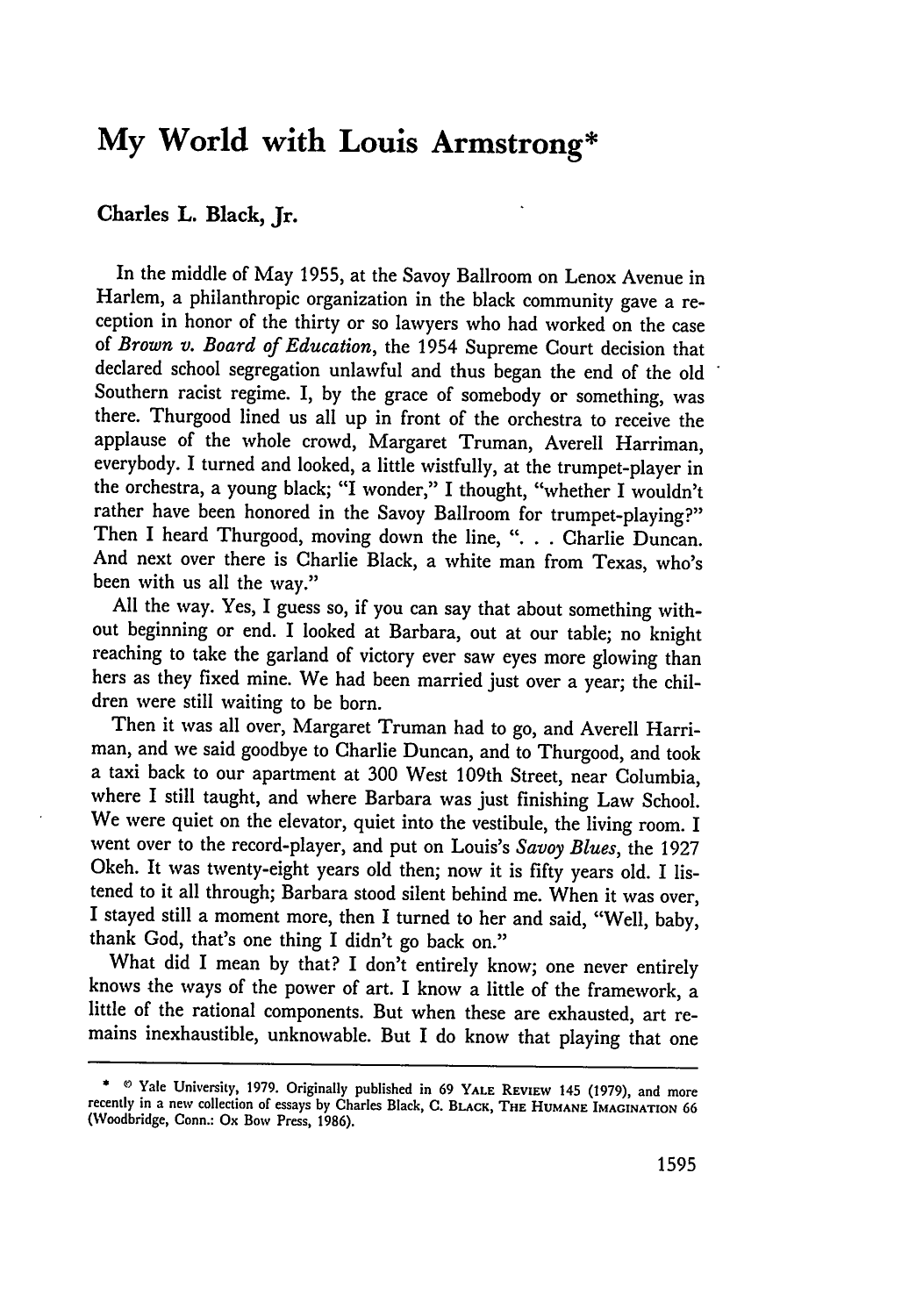record, just then, for the sake of remembering, was the only right thing I could do.

I never met Louis, except for a couple of handshakes at the bandstand. Yet no first meeting in my life ever had the impact on me of my first encounter with him.

In September 1931, posters appeared in Austin advertising four dances, October 12 through 15, to be played by one "Louis Armstrong, King of the Trumpet, and His Orchestra," at the old Driskill Hotel. I was entirely ignorant of jazz, and had no idea who this King might be; hyperbole is the small coin of billboards. But a dance at the Driskill, with lots of girls there, was usually worth the seventy-five cents, so I went to the first one.

Memory is splotchy. I don't remember the moment or exactly the process of realization. But since that evening, October 12, 1931, Louis Armstrong has been a continuing presence in my life. Now, once a year-more than halfway into the fifth decade after that night, a senior professor who can hear retirement marching with audible heavy tread toward the 1931 University of Texas freshman-I present, in the Faculty Lounge at the Yale Law School, what I call my "Armstrong evening"-records of the 'twenties and early 'thirties. I have done this every year since Louis died in 1971. As the students readily discern, this is in truth a memorial service, a ritual of gratitude and blessing for the soul of this man. My children come, if they possibly can, dispersed as they are, for they understand. On the day Louis died my David, then twelve and in" summer camp, wrote me a letter of condolence.

One way to describe the impression of that October night is to say that Louis seemed-as was guessed, I believe, of Paganini-under demonic possession-strengthened and guided by a Daemon. Steamwhistle power, lyric grace, alternated at will, even blended. Louis played mostly with his eyes closed; just before he closed them they seemed to have ceased to look outward, to have turned inward, to the world out of which the music was to flow.

Years ago I published the lines:

And the musicians sit there, ending phrases By that slight taking-in of breath. The blowing musician Pushes out from fullness of thought. He stops. There is nothing Left but himself, empty except of himself. His eyes open, but his look is the look of a rock That has done what it came to do, collects and remembers Itself eternally. Naked into the world His world blazed forth, it patterned the blank of darkness

1596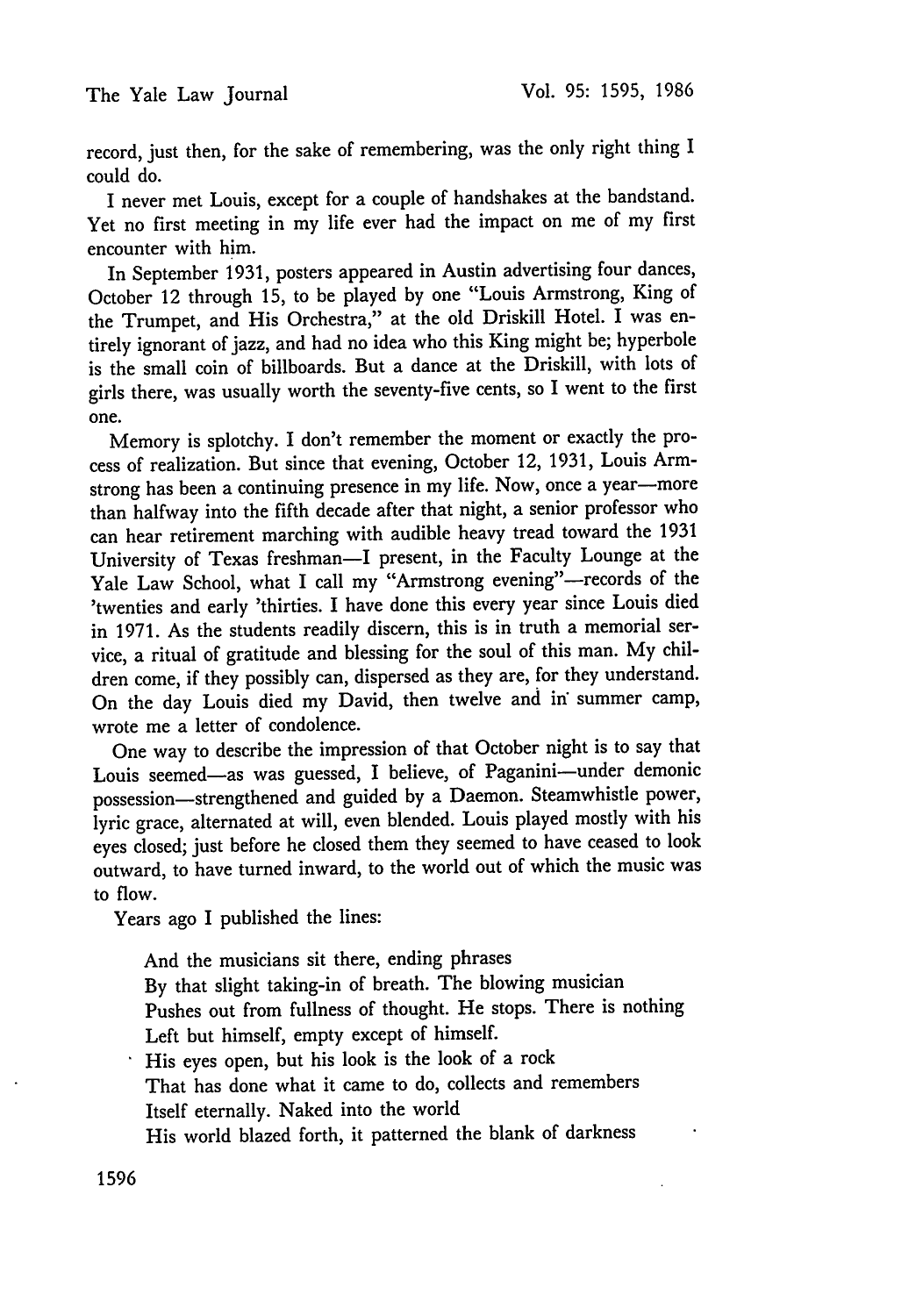With clean light-lines; it is, and he is himself Only, taking breath, waiting to enter again.

By that time, I had seen Louis on many occasions, but I think the lines were above all engendered by that first evening.

Louis was thirty-one when I first heard him, at the height of his creativity. He was just then in the borderland between his two greatest periods-the dazzlingly inventive small-band period of the Hot Five and Hot Seven, and the first period of improvisation around popular melo*dies-Stardust, Chinatown, When Your Lover Has Gone.* All through these years, he was letting flow, from that inner space of music, things that had never before existed.

He was the first genius I had ever seen. That may be a structurable part of the process that led me to the *Brown* case. The moment of first being, and knowing oneself to be, in the presence of genius, is a solemn moment; it is perhaps the moment of final and indelible perception of man's utter transcendence of all else created. It is impossible to overstate the significance of a sixteen-year-old Southern boy's seeing genius, for the first time, in a black. We literally never saw a black, then, in any but a servant's capacity. There were of course black professionals and intellectuals in Austin, as one later learned, but they kept to themselves, out back of town, no doubt shunning humiliation. I liked most of the blacks I knew; I loved a few of them-like old Buck Green, born and raised a slave, who still plays the harmonica through my mouth, having taught me when he was seventy-five and I was ten. Some were honored and venerated, in that paradoxical white-Southern way-Buck Green again comes to mind. But genius-fine control over total power, all height and depth, forever and ever? It had simply never entered my mind, for confirming or denying in conjecture, that I would see this for the first time in a black man. You don't get over that. You stay young awhile longer, with the hesitations, the incertitudes, the half-obedience to crowd-pressure, of the young. But you don't forget. The lies reel, and contradict one another, and simper in silliness, and fade into shadow. But the seen truth remains. And it this was true, what happened to the rest of it?

That October night, I was standing in the crowd with a "good old boy" from Austin High. We listened together for a long time. Then he turned to me, shook his head as if clearing it-as I'm sure he was-of an unacceptable though vague thought, and pronounced the judgment of the time and place: "After all, he's nothing but a God damn nigger!"

The good old boy did not await, perhaps fearing, reply. He walked one way and I the other. Through many years now, I have felt that it was just then that I started walking toward the *Brown* case, where I belonged. I realized what it was that was being denied and rejected in the utterance I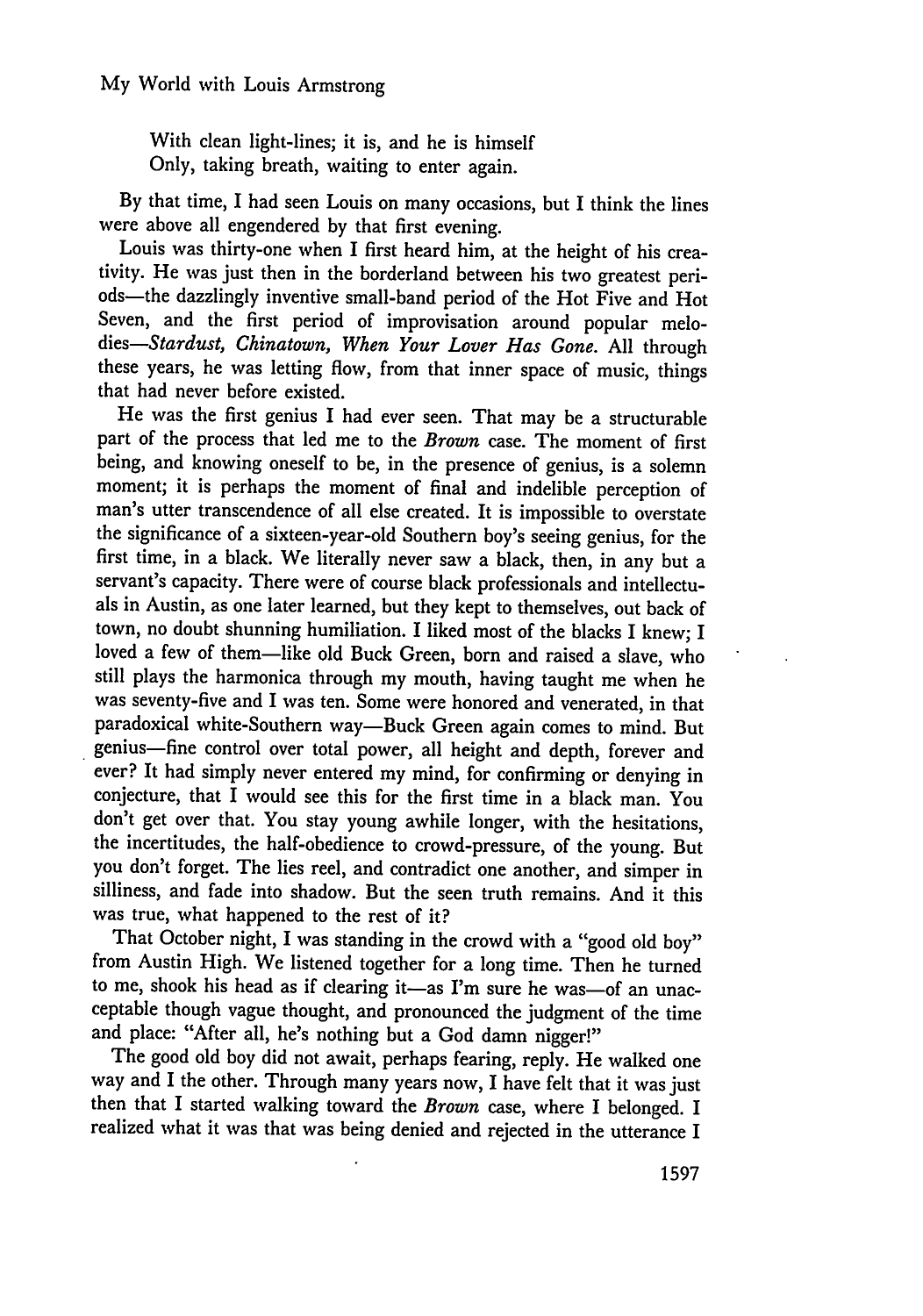have quoted, and I realized, repeatedly and with growingly solid conviction through the next few years, that the rejection was inevitable, if the premises of my childhood world were to be seen as right, and that, for me, this must mean that those premises were wrong, because I could not and would not make the rejection. Every person of decency in the South of those days must have had some doubts about racism, and I had had mine even then-perhaps more than most others. But Louis opened my eyes wide, and put to me a choice. Blacks, the saying went, were "all right in their place." What was the "place" of such a man, and of the people from which he sprung?

In the months and years just following, I avidly collected Louis's records. In those days, the great old Okehs of the 'twenties were still in stock at the J.R. Reed Music Co. on Congress Avenue, or could still be ordered from open-stock catalogs. You paid seventy-five cents apiece for recordings by Jan Garber, Guy Lombardo, and Rudy Vallee, but Louis, on Okeh-such titles as *West End Blue, Knockin' a Jug, Tight Like* That, the *Savoy Blues* wherein I heard a trumpet blowing for me-were to **be** had for thirty-five cents each, being classified as "race records," though they were even then being eagerly collected **by** pink-pigmented members of the human race in England and France.

I bought a lot of them, and have almost all of them yet. They are still of surprising sonic quality, though some have surely been played a thousand times. No material has ever been quite as good, for records, as the material they used them, and no engineers ever recorded Louis quite as well as the Okeh engineers did. I play them at my annual service; the students, understandably, had rather hear and even see them than listen to tapes.

I falter when I turn to describing these records. Music cannot be written about directly-not the feeling part of it. Yes, *Skip the Gutter* has a dialogue, on trumpet and piano, between Louis and Earl Hines, that is the finest example I know of the musical sense of humor-the sense of humor purely musical, in that it uses no trick effects, no barnyard "imitations," but sticks to clean musical technique alone-Olympian laughter. Yes, *Mahogany Hall Stomp* illustrates supremely well that quality of inevitability that so often marks great music-it must have been just so, and in no other way, though who would have thought of it? Yes, *Knee Drops* is a cascade of bluish diamonds. Yes, *West End Blues* (like dozens of others of these records) sets the mind wondering how people could have heard this jazz as only "hot"-whorehouse music almost-when so much of it is quiet, stately chamber music. Yes, one has sat, so many years later, in a pub in Birmingham in England, with a bassoonist on the University music faculty there, a man good enough to have played with Dennis Brain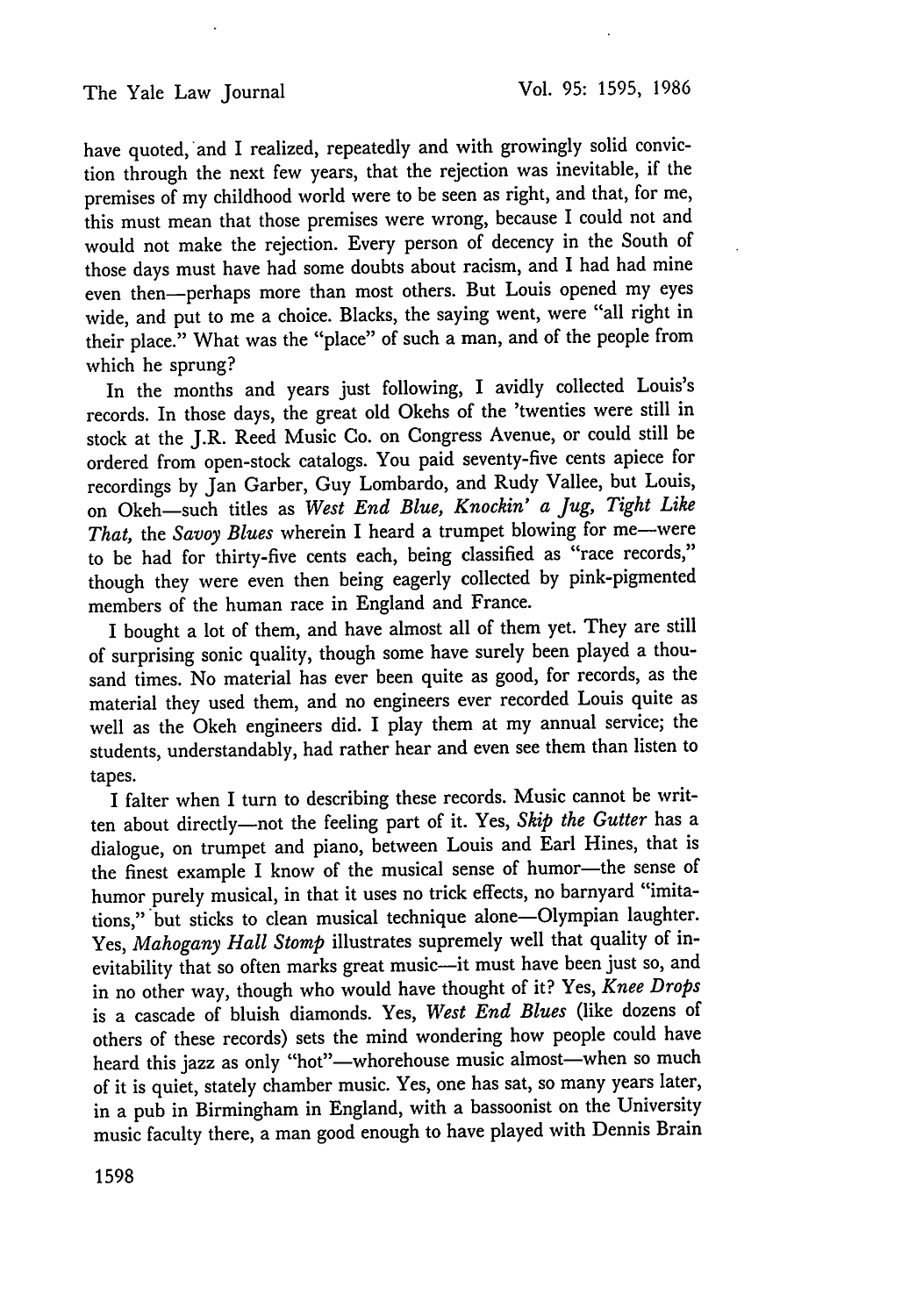before arthritis impeded his fingering, listening to him talk about the two marvelous conversations Louis holds with his horn about the melody, on the two 1930 masters of *Stardust.*

But this is just talk. You have to listen to these records. They do not date. I listened to them all, over and over and over again. And now it was not a matter of shock-impact, but of slow and thorough realization, of living oneself into the work of an artist. There have been many-well, a good many-great artists in my time. But it just happened that the one who said the most to me-the most of gaiety, the most of sadness, the most of high nervous excitement, the most of religion-in-art, the most of home, the most of that strange square-root-of-minus-one world of emotions without name-was and is Louis. The artist who has played this part in my life was black.

In 1957, in the early days after the *Brown* case, when the South was still resisting, I wrote out and published my deepest thought on the nature of the agony as it presented itself:

I'm going to close by telling of a dream that has formed itself through the years as I, a Southern white by birth and training, have pondered my relations with the many Negroes of Southern origin that I have known, both in the North and at home.

I have noted again and again how often we laugh at the same things, how often we pronounce the same words the same way to the amusement of our hearers, judge character in the same frame of reference, mist up at the same kinds of music. I have exchanged "good evening" with a Negro stranger on a New Haven street, and then realized (from the way he said the words) that he and I derived this universal small-town custom from the same culture. I have seen my father standing at the window of his office with a Negro he had known for a long time, while they looked out on the town below and talked of buildings that used to be here and there when they were young.

These and thousands of other such things have brought me to see the whole caste system of the South, the whole complex net of its senseless cruelties and cripplings, as no mere accidental grotesquerie of history, but rather as that most hideous of errors, that *prima materia* of tragedy, the failure to recognize kinship. All men, to be sure, are kin, but Southern whites and Negroes are bound in a spe- cial bond. In a peculiar way, they are the same kind of people. They are happy alike, they are poor alike. Their strife is fratricidal, born of ignorance. And the tragedy itself has, of course, deepened the kinship; indeed it created it.

My dream is simply that sight will one day clear and that each of the participants will recognize the other.